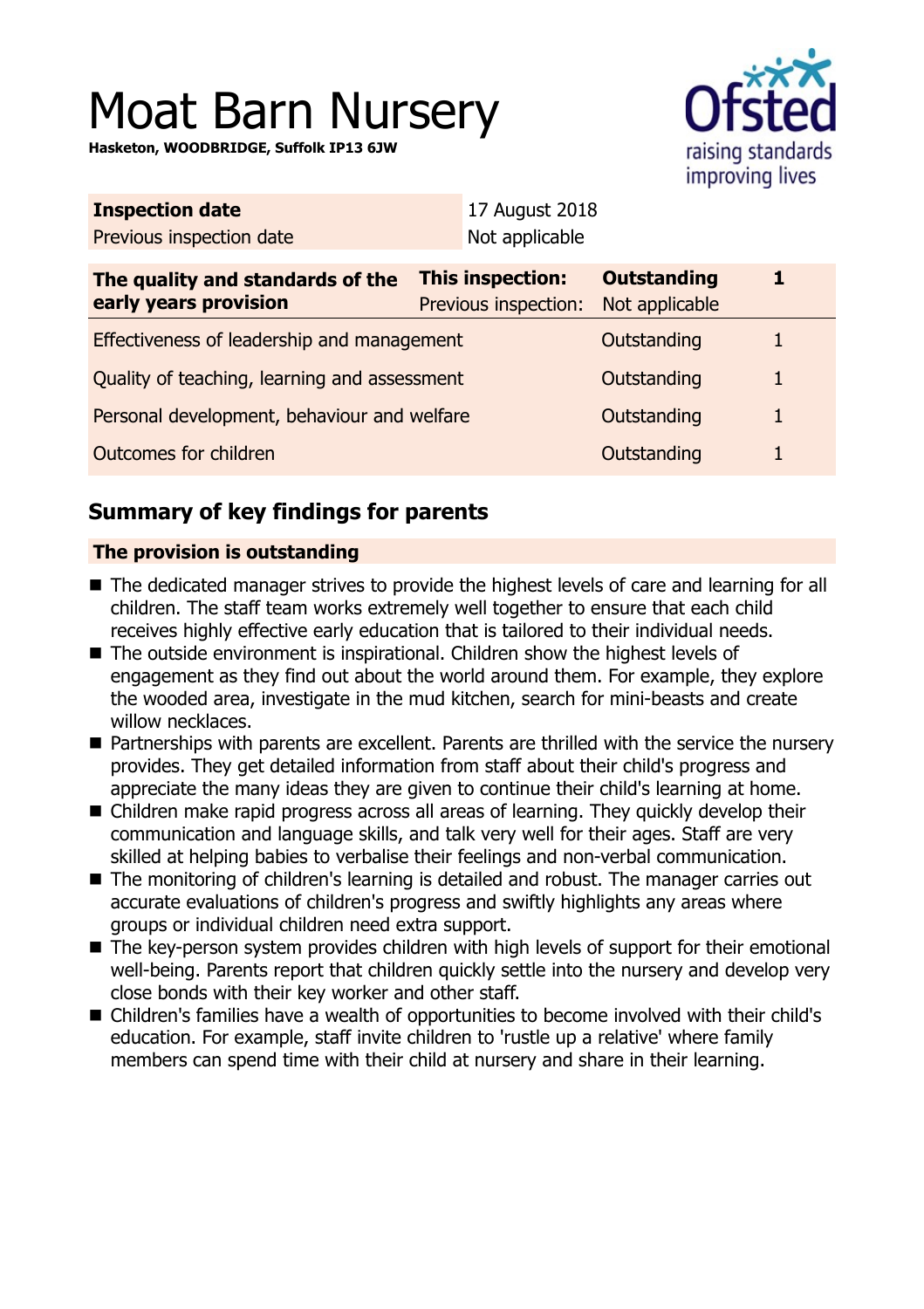## **What the setting needs to do to improve further**

## **To further improve the quality of the early years provision the provider should:**

 $\blacksquare$  continue with plans to sustain the excellent quality of teaching and optimum levels of challenge in children's learning.

## **Inspection activities**

- $\blacksquare$  The inspector observed a range of activities inside and outside, and assessed the impact these have on children's learning.
- $\blacksquare$  The inspector carried out a joint observation with the manager.
- The inspector looked at a range of documentation, including children's individual learning records, and the safeguarding policy and procedures.
- The inspector spoke to children and parents to obtain their views. She also looked at written feedback provided by parents who were unable to attend on the day of inspection.
- $\blacksquare$  The inspector held meetings with the manager and deputy to discuss safeguarding, the quality of teaching and learning, and discuss ongoing plans for improvement.

**Inspector** Helen Hyett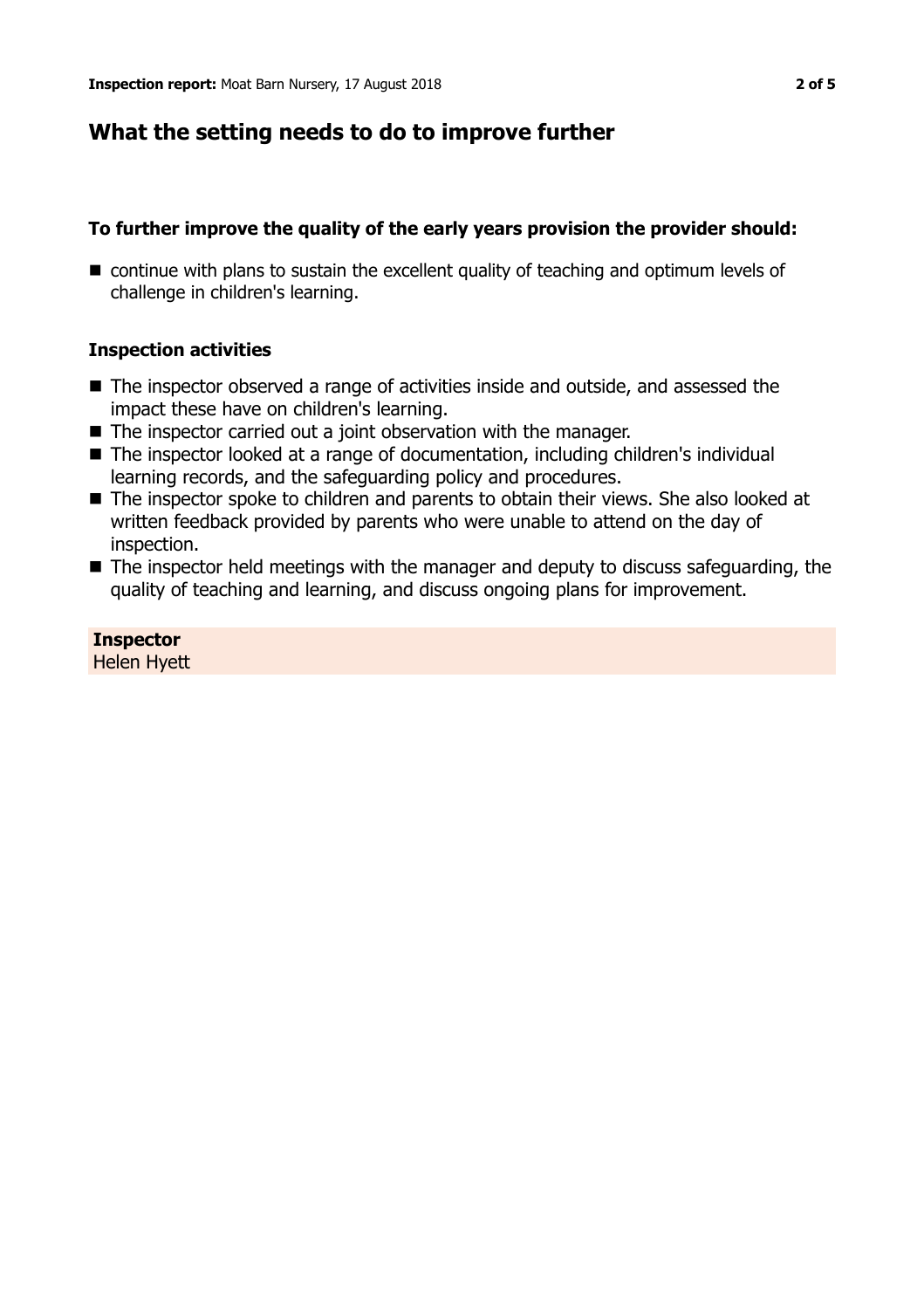## **Inspection findings**

### **Effectiveness of leadership and management is outstanding**

Safeguarding is effective. All staff attend safeguarding training and demonstrate a robust knowledge of the signs of abuse. They talk confidently about the swift action they would take if they have concerns about a child's welfare. Staff receive focused supervisory meetings from the manager, where they receive detailed feedback on their practice. Staff access a wide range of training, which is carefully tailored to help them enhance the learning and care of the children they work with. Senior staff quickly identify any gaps in children's learning and plan effective ways to help them catch up. Staff work with parents to make swift referrals to other professionals to help children get the support they require. The manager accurately evaluates the quality of the nursery and has plans in place to sustain the excellent teaching and high levels of challenge for all children.

### **Quality of teaching, learning and assessment is outstanding**

The skilled staff make detailed and accurate assessments of children as they play. They use this knowledge very well to plan highly motivating activities to support children's rapid progress. Staff provide children of all ages with free access to the outdoors. They encourage children to explore, gain new skills and take risks to succeed. Staff demonstrate how to cut willow branches for weaving and teach children how to safely use the rope swing. Children are highly motivated, such as when they enthusiastically search for mini-beasts in the spacious woodland area. Toddlers show high levels of concentration. They become engrossed in play, such as when they excitedly explore quantities. For example, they mix sand and water, and fill containers with mud. Preschool children problem solve, for example, as they work out how to transport water while spontaneously taking turns with their friends.

#### **Personal development, behaviour and welfare are outstanding**

The well-qualified staff place a strong emphasis on promoting children's self-care skills. Babies are taught how to use cutlery to feed themselves and do this with confidence. Toddlers show high levels of independence, for example, as they make decisions about what they want to eat and carefully spread hummus on their crackers. Children learn about staying healthy, for instance, as they brush their teeth after meals. Staff work extremely well with parents to support consistent routines at home and nursery, such as for sleep times and potty training. Children's behaviour is excellent. Staff have very high expectations of children and teach them to follow boundaries and respect others. Older children learn how to take responsibly as they carefully assess their own risks.

#### **Outcomes for children are outstanding**

Children are extremely well prepared for school. Parents talk about the 'phenomenal progress' their children make. Older children learn to link letters and sounds, and are able to identify letters in their names. They confidently count, problem solve and explore quantities as they play. Babies quickly learn new words and are very able to communicate their wants and needs. They use their senses to explore the texture of paint and the marks they make. Toddlers develop a love of books and have lots of opportunities to practice early writing skills. Children of all ages show very high levels of curiosity, motivation and engagement in their play and learning.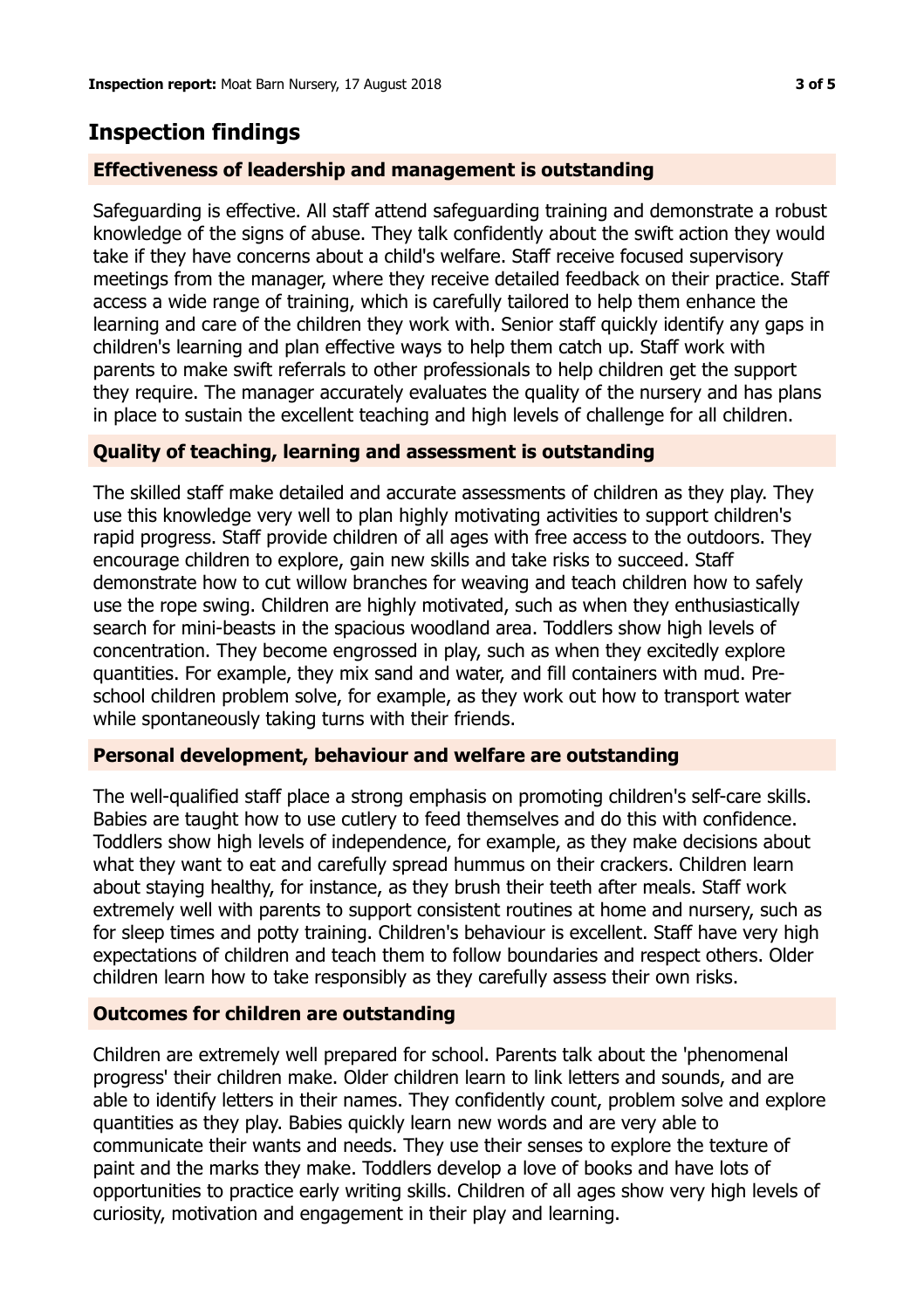## **Setting details**

| Unique reference number                             | EY501515                                                                             |  |
|-----------------------------------------------------|--------------------------------------------------------------------------------------|--|
| <b>Local authority</b>                              | <b>Suffolk</b>                                                                       |  |
| <b>Inspection number</b>                            | 10067350                                                                             |  |
| <b>Type of provision</b>                            | Full day care                                                                        |  |
| <b>Registers</b>                                    | Early Years Register, Compulsory Childcare<br>Register, Voluntary Childcare Register |  |
| Day care type                                       | Childcare on non-domestic premises                                                   |  |
| <b>Age range of children</b>                        | $0 - 8$                                                                              |  |
| <b>Total number of places</b>                       | 76                                                                                   |  |
| Number of children on roll                          | 134                                                                                  |  |
| Name of registered person                           | Moat Barn Nursery Limited                                                            |  |
| <b>Registered person unique</b><br>reference number | RP911029                                                                             |  |
| Date of previous inspection                         | Not applicable                                                                       |  |
| <b>Telephone number</b>                             | 01473738282                                                                          |  |

Moat Barn Nursery was re-registered in 2016 following a change in legal entity. The nursery employs 26 members of childcare staff. Of these, 21 staff hold appropriate early years qualifications at level 3 or above. The manager holds early years professional status and one other member of staff holds early years teacher status. The nursery opens from Monday to Friday all year round. Sessions are from 7.30am until 6pm. The nursery also provides a holiday club during the school holidays. The nursery provides funded early education for two-, three- and four-year-old children.

This inspection was carried out by Ofsted under sections 49 and 50 of the Childcare Act 2006 on the quality and standards of provision that is registered on the Early Years Register. The registered person must ensure that this provision complies with the statutory framework for children's learning, development and care, known as the early years foundation stage.

Any complaints about the inspection or the report should be made following the procedures set out in the guidance Complaints procedure: raising concerns and making complaints about Ofsted, which is available from Ofsted's website: www.ofsted.gov.uk. If you would like Ofsted to send you a copy of the guidance, please telephone 0300 123 4234, or email [enquiries@ofsted.gov.uk.](mailto:enquiries@ofsted.gov.uk)